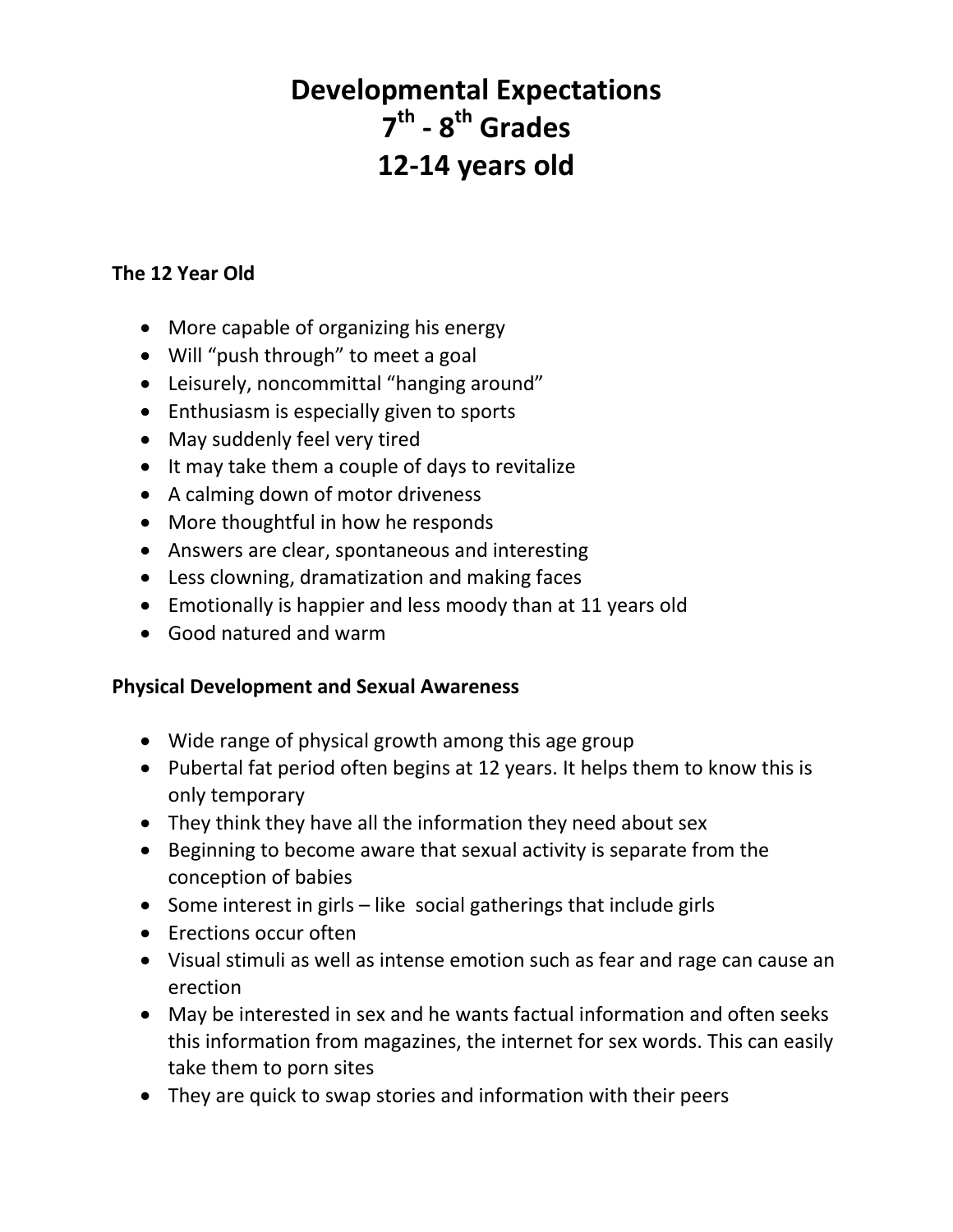## **The 13 Year Old**

- This year of development usually marks a sudden and sharp turn in behavior
- They turn inward, withdraw, are less communicative, uncertain about self and others as well as the world in general
- Feels like and often will express your "prying into my privacy"
- They are introspective and reflective often retreating to their rooms, listening to music or staring at the ceiling for hours on end
- Parents often see this as negative when in fact it is necessary and constructive – the development and awareness of their personality; pondering their beliefs and the incongruities of the world around them
- They try to convince themselves they are not afraid, but many 13 year olds may be afraid of crowded areas or being hemmed in
- Their response to adults may be clipped, surly or rude. They don't hear this in their conversations or responses and will often say "what do you mean?"
- They are hardest on moms. They are pushing away for this stage so that they know they can make it without mom. They also want to spend more time with dad. Hanging out with dad, going to work with dad, even yard work with dad. They are looking for how dad behaves in order to model his own behavior
- This age group can become very angry with teachers, justly or unjustly, and become rebellious in the classroom or with their class work

## **Physical Development and Sexual Awareness**

- At 13 most boys experience pronounced physical growth both height and genitalia
- Erections occur so frequently and for no apparent reason that some boys will choose to wear an athletic supporter all of the time
- Because their focus is turned inward they do not ask many questions or make random conversation about girls or social curiosity
- He may or may not be interested in girls at this age
- This is not a particularly pleasant stage of development for the 13 year old or his parents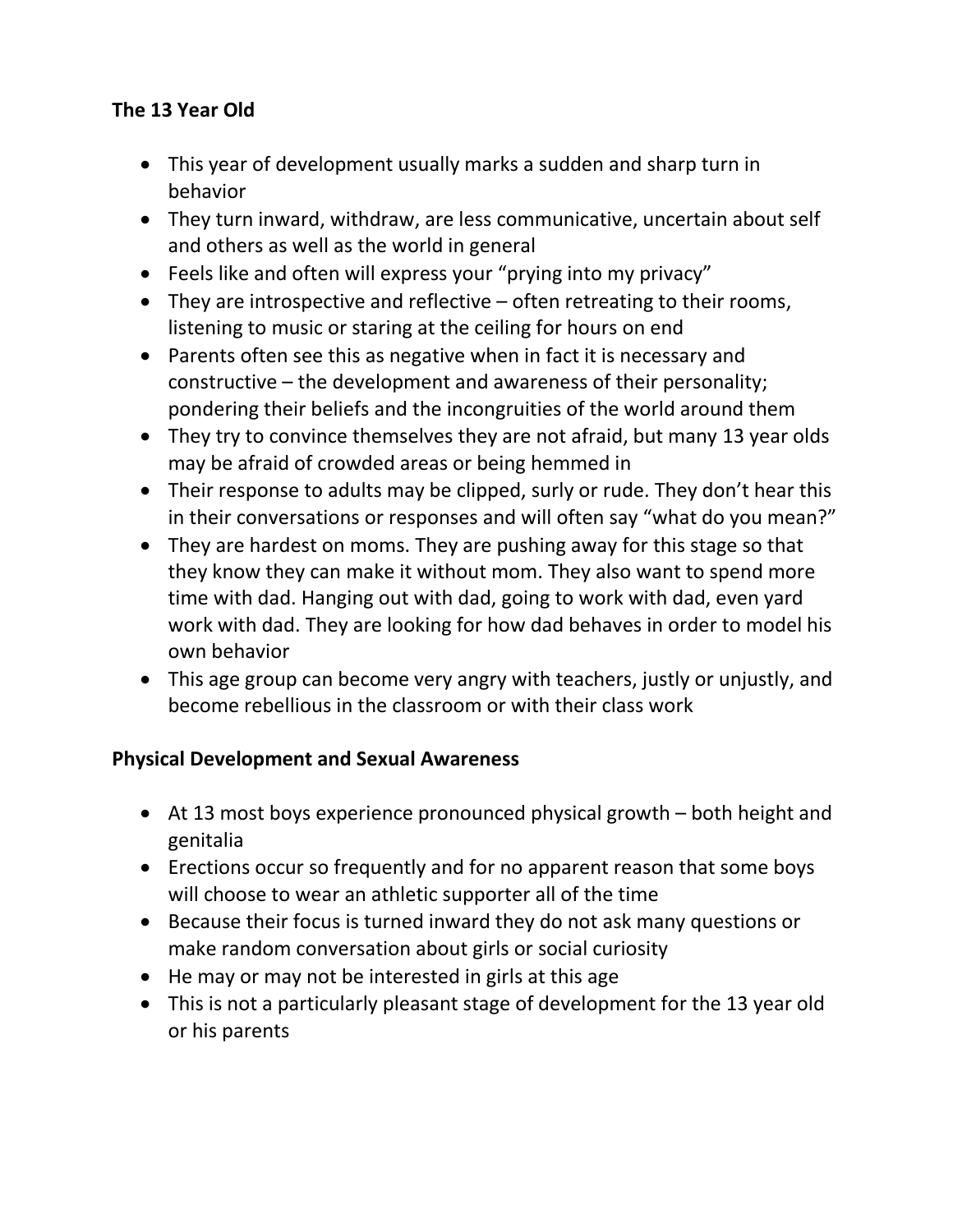## **14 Year Old**

- This age has once again become more available emotionally and socially. He is full of life, energy and excitement
- Along with 12 and 13 year olds, 14's are still in the throws of forming their identity
- Parents and other adults are seen as antiquated by their teen
- Deep down this age group still loves their parents and want to be a part of family life
- Fourteens do fall back into periods of niceness and yet they continue to exert their independence in gruff, critical ways
- In public this same child presents himself as energetic, lively, dramatic, daring and ready for anything
- They still take directions from Fathers better than Mothers
- Peers are very important and being "alike" is paramount
- It is most helpful if parents are able to stay in the background offering guidance only when absolutely necessary. Allowing this age grout the room to make decisions and learn from them is most helpful in their gaining confidence and trusting themselves to learn from their mistakes and move forward
- As parents and surrounding adults it is important to communicate that you believe he has the ability to resolve the challenges he is dealt, whether you consider them to be successful or not
- The majority of children in this age group drink alcohol and experiment with drugs. As a parent your job is to be clear about your expectations and consequences around these issues and to follow through promptly without anger or lectures. Directly and calmly allows them to take responsibility for their actions instead of focusing on your emotions or tuning out your lectures

#### **Physical Development and Sexual Awareness**

- This is a transition phase for most boys. The physical growth spurt has peaked and they no longer look like 10 year old boys, but instead they look much more like men
- They are muscled and leaner. Their voices have deepened and body hair is apparent and denser. The genitalia has developed to a nearly mature level